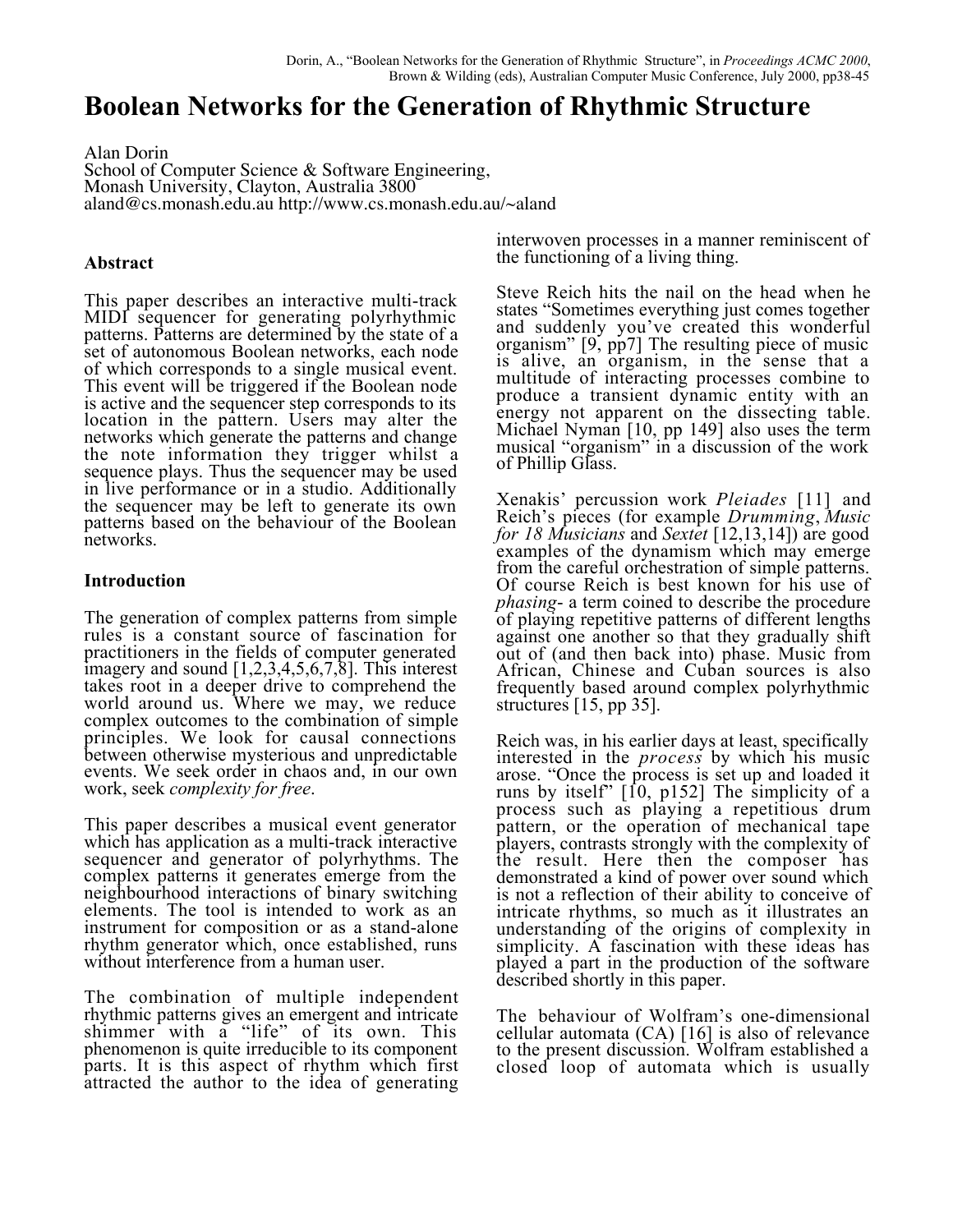depicted as a row of cells. The two end cells are assumed to be neighbours in the same way that adjacent cells within the line neighbour one another.

Wolfram's cellular automata are binary state machines–they may be in the state *on* or *off*. The state a given automaton will be in at a discrete time step immediately following the present one is determined by its present state and the present state of its two neighbours. All automata in a row are updated synchronously.

It is possible to exhaustively document the patterns Wolfram's connected machine produces by running through all the possible rules governing the state changes of its automata. Wolfram found four general types of behaviour in his machines. He found machines which:

- (i) move into a homogeneous state (limit-point);
- (ii) move into simple, separated, periodic structures (limit-cycle);
- (iii) produce chaotic aperiodic patterns (strange attractors);
- (iv) produce complex patterns of localized structures.

The relationship between these behaviours and the production of music or imagery using procedural means has been discussed in [17]. Various authors and composers have produced systems which generate musical structures from cellular automata [18, 19].

Wolfram's CA's are, like any dynamical system, capable of producing patterns for use as rhythms in music. However for various reasons cellular automata were not suitable candidates for the work presented in this paper. Instead, Boolean networks were used as the source of rhythmic complexity. The reasons for this are explained in the next sections. Following this, the present system for generating musical patterns is explained in some detail. The tool's visual interface is also described since its production required numerous decisions to be made regarding the effective presentation of a large amount of information. Finally, general thoughts are given on the utility of the system, some future work is proposed and conclusions drawn.

## **What are Boolean networks?**

Boolean networks are a connected set of binary state machines (nodes) similar to the automata in Wolfram's CA's. Nodes in a Boolean network may be in one of two states: *on* or *off*. In this paper only *synchronous* Boolean networks will

be considered. These are networks in which the node states are updated simultaneously, just as they were with Wolfram's CA's.

The future state of a node depends on the states of nodes in the network designated as that node's *inputs*. A node may feedback its own state as a self-input. Additionally, inputs may be received from outside the network. A Boolean network which receives no input from the "outside world" is an *autonomous* network. An autonomous, synchronous Boolean network is clearly a special case of the CA discussed in the previous section.

The state of a node in a Boolean network at a future time is governed by a logical rule or Boolean function which operates on the node's inputs. Examples include the NOT, AND, OR and XOR functions which have become so familiar in this digital age. The set of states a system passes through as its nodes are updated is known as its *trajectory*.

Kauffman [20, pp188] discusses the trajectories of autonomous Boolean networks with exactly two inputs to each node. The first important concept to grasp is that any actual network has a finite number of binary nodes. Therefore the machine as a whole has a finite number of possible states (specifically  $2^N$  where N is the number of nodes). Since the network is deterministic, if it returns to a state from which it previously emerged (which it must do eventually since there are a finite number of possible states), the network must be in a *limit cycle*. The number of steps in a limit cycle may range from one (a limit point) to  $2^N$ .

The set of machine states which lead the network to fall into a particular limit cycle is the *basin of attraction* for that limit cycle. The limit cycle is the *attractor* for the basin. A network must have at least one limit cycle but some networks have many, each with its own basin of attraction. Some basins are very broad (a large number of machine states lead to their attractor), others are quite narrow. Whilst the machine is within the basin of attraction but not yet within its limit cycle the machine is said to be in a *transient*.

Besides basins of attraction, the other major property of interest is the susceptibility of a particular attractor to disturbance. Some limit cycles are more stable than others. That is, even if some nodes in the system have their state flipped, the basin of attraction around the attractor ensures the trajectory of the system returns from its transient to the previous limit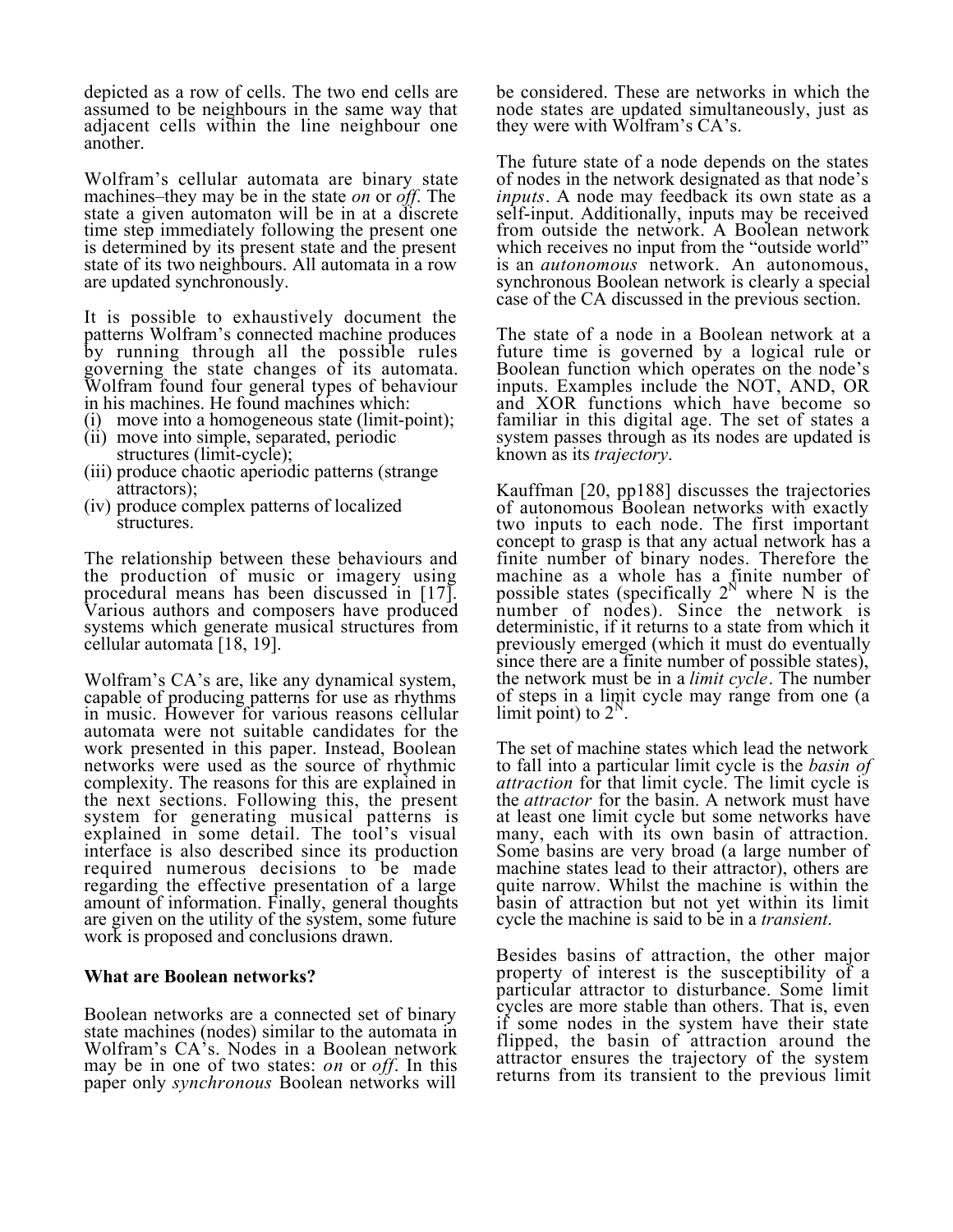cycle. Sometimes, even major structural alterations to a network such as changes to node connections or node transition rules do not upset limit cycles.

# **Why use Boolean networks?**

Of course multi-layered rhythms may be constructed and edited by hand in a conventional sequencer. There is no disputing the value of this technique. However the current task is the generation of such patterns using the computer as an able assistant, even a master. A system is sought which may be influenced or guided by a user but which does not require complete userspecification.

Some CA rule sets are known to be effective producers of complex patterns and cyclic activity. For example Conway's *Game of Life* falls into this category [4,5]. Some researchers have used CA's like this for music event generation [18] or generated their own CA's with desirable properties [19], however the mapping from CA to music is almost arbitrary. Why should the CA rules produce music? The researchers may as well revert to Cage's dice or coins [21, pp132] or any of a myriad of other physical systems, and then attempt an arbitrary mapping from arbitrarily chosen system to musical events– an idea this author feels was exhausted in the sixties.

Effective transition rules for cellular automata are notoriously difficult to come up with. Wolfram's studies and the studies of Sims [22] and Langton [23], as well as this author's own investigations, indicate that of the enormous range of possible rules, the majority reliably lead a system to a fixed point or short cycle, rather than to one in which lengthy cyclic or complex patterns emerge. Boolean networks reliably produce repeating patterns which may be easily altered without causing the system to fall into uninteresting limit points–although these are not completely eliminated, and nor should they be!

It is therefore primarily the properties discussed in the previous section which make autonomous Boolean networks appropriate for the present task. As mentioned, Boolean networks reliably fall into limit cycles. These may be used as simple repeating patterns to generate musical events. Transient changes may be introduced which alter a limit cycle temporarily, thereby adding variation to a pattern without removing it altogether. Alternatively, changes to the network may be introduced which produce more complex effects on the cycle. These changes may be readily carried out in real-time by a human composer as the network is running, resulting in the immediate feedback so helpful in musical composition. They may also be carried out automatically by the computer.

Changes to the transition rules of a Boolean network do not dramatically change the *kind* of behaviour of the system. This is not true for cellular automata transition rules. For example, even a minor change to the rule set of Conway's *Game of Life* may result in the total extinction of all patterned activity on the grid. Such behaviour is not (usually) desirable from a musical standpoint.

# **The Boolean sequencer**

The Boolean sequencer of this paper presents to the user a variable number of *tracks*. Each track contains a variable number of *nodes*, each of which corresponds to a measure in a musical bar. The system works like a conventional MIDI stepsequencer in loop mode. Each track is assigned a MIDI channel and each node a pitch, velocity and duration. Tracks (and nodes) may be muted or left to sound. The sequencer regularly steps through each node in the bar playing its assigned note at the appropriate time before looping back to repeat the pattern.

Unlike the notes in a conventional sequencer, the state of each node in the Boolean sequencer is determined by the state of its neighbours in the previous bar. Each node is connected to the two nodes adjacent to it in the pattern (first and last notes are also connected to one another) and assigned a transition rule: OR; XOR; NOT or AND. When the sequencer step corresponds to a particular node, that node will only sound its note if it is in the *on* state (and the track is not muted). *Off* notes remain silent. Node states are updated according to their individual transition rules at the end of each bar.

In user-mode the sequencer's node types and note information may be altered interactively. This allows the composer to experiment with different Boolean networks and the rhythms they produce. The user interface of the Boolean sequencer is described in the following section. The system may be left to run its own course in an automatic mode which relies on random perturbation of the Boolean networks to move the system through complex wandering trajectories.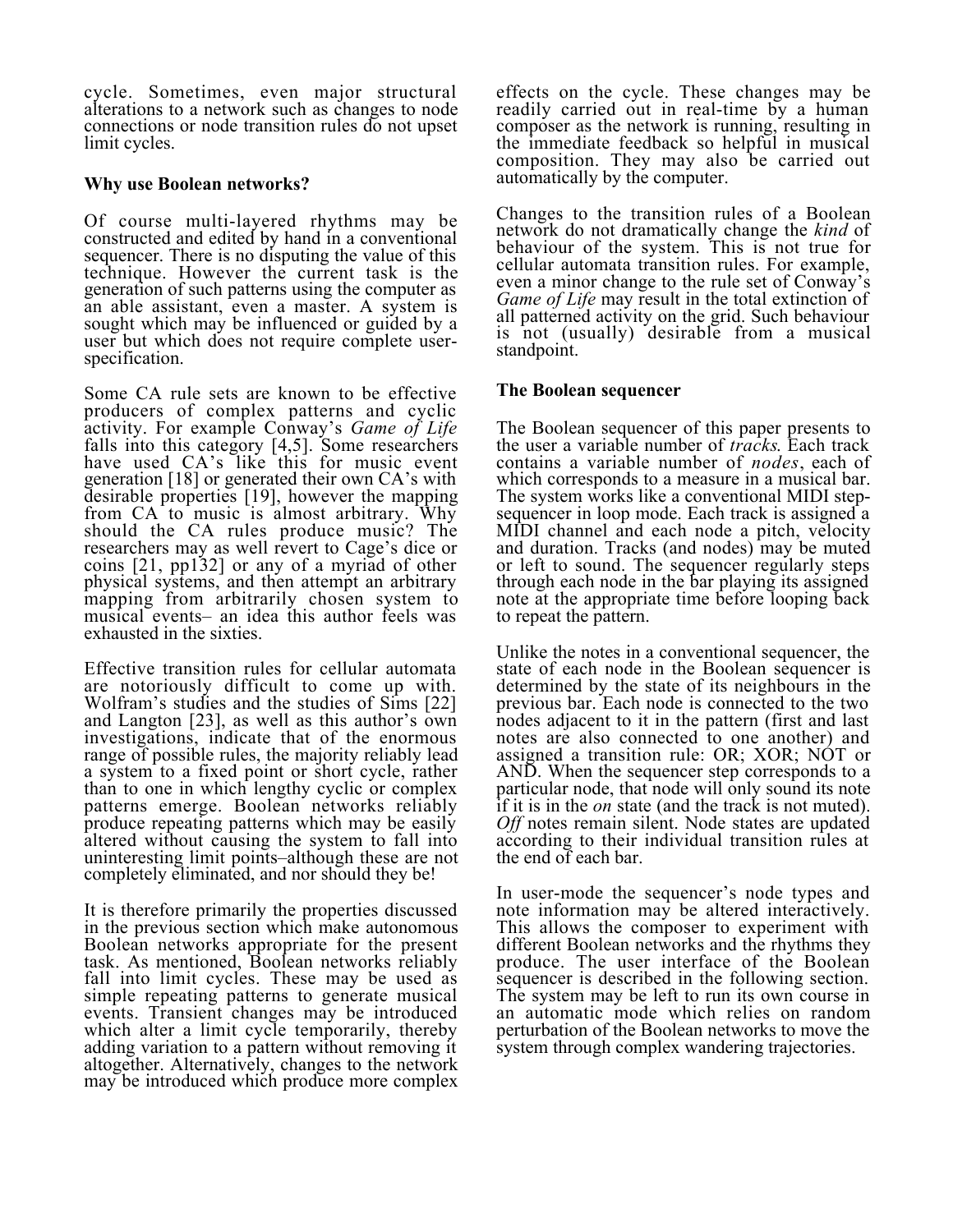#### **The Boolean sequencer's U.I.**

This section focuses on the visual design of the sequencer interface. Users may interact with the interface using the computer keyboard and mouse. In future versions MIDI keyboard operation will be incorporated also.

It was decided that a traditional piano-roll interface such as that found on most off-theshelf-software would not be suitable for the Boolean sequencer. Reasons for this included the need to:

- (i) represent node types (XOR, AND etc.);
- (ii) have the sequencer loop rapidly across a single bar whilst it is playing (This accentuates the need to clearly indicate which note is sounding at any given time, allowing the user to distinguish a sound from many others and identify its visual representation);
- (iii) indicate whether a given node was sounded/will sound during the current bar.

In addition, some conventional interface requirements were relevant to the Boolean sequencer including the need to:

- (i) represent pitch, velocity and duration;
- (ii) represent node temporal ordering;
- (iii) allow simple editing of node parameters during sequence playback;
- (iv) represent the current location in the bar;
- (v) represent multiple tracks simultaneously.



Fig. 1: Snapshot of the Boolean sequencer interface

Figure 1 shows two sequencer tracks of four nodes each. The (top) track indicated by the bright red center-line is currently selected for editing. The (top left) node indicated by the solid red square is the currently selected node. Hollow yellow squares indicate the nodes (right most) in the sequence which are currently being triggered. The rule determining the behaviour of a node (its type) is indicated by the icon used to represent it. There are presently four node types (fig. 2).



Fig. 2: Sequencer iconography

--[An unscientific aside: The "logic" for developing these icons came from considering a node's behaviour in the context of the sequencer. Whilst the reasoning requires a little creativity, once learned the node representations are (hopefully) easy to remember…

A NOT node switches on if neither of its neighbours is on at the previous time step. Hence its sides are hollow to indicate that the adjacent nodes were not on. An XOR node requires either of its neighbours to be on at the previous time step (its sides are flat) but not both neighbours (its top and bottom are hollow). An OR node requires either of its neighbours to be on at the previous time step (its sides are flat) but it is not fussed if both are on (its top and bottom are flat). The AND node requires *both* of its neighbours to be on (its sides, top and bottom actively poke out from the icon's centre).

Hopefully the reader can find some sense in this description. If not, he/she will just have to learn the node icon shapes by heart to use the sequencer effectively. Thus ends the unscientific aside.]--



Fig. 3: Node components

The horizontal lines from the node tops (fig. 1&3) indicate a note's duration. The grey-level of a node indicates its MIDI velocity ranging from black (velocity=0) to nearly white (velocity=127). A track which has been muted will display with a red X drawn in the *play square* of each node. The play square is drawn in yellow when a node is in the *on* state, otherwise it is left vacant.

The horizontal line through each track indicates middle C. The positions of nodes above and below this indicate their relative pitch. Exact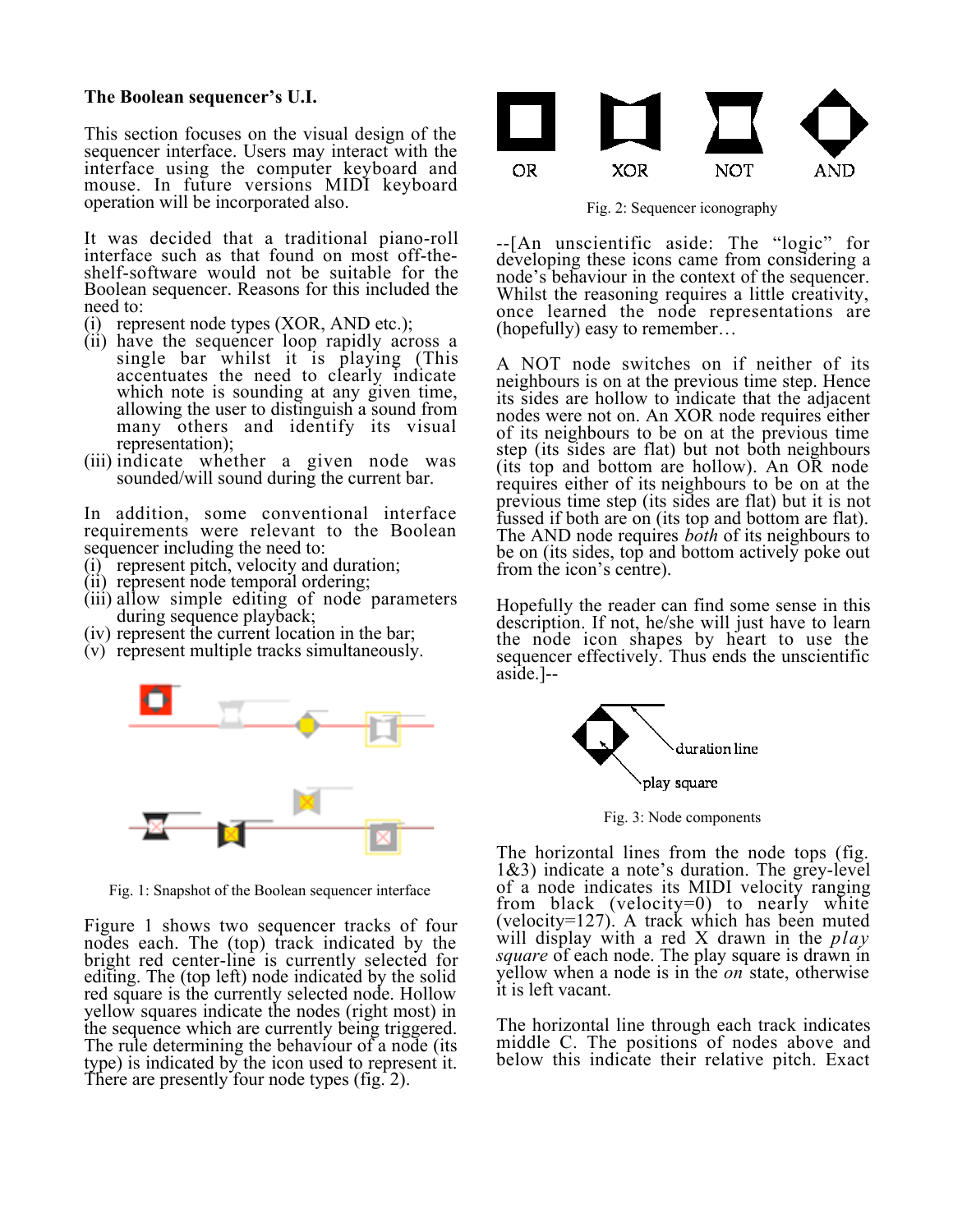pitches are not visualized–this sequencer was intended primarily for users who *listen*.

As mentioned earlier, the yellow square in each track surrounds the currently triggered step in the sequence. The square shifts up and down with the current node pitch as the sequence progresses. This method of indication was used instead of the vertical bar found in many sequencers because a vertical bar (which travels horizontally as the sequence progresses) gives no visual indication of the musical event which it triggers. By having the indicator move up and down with pitch and horizontally with time, a visual indication of the pattern's flow is given.

# **Comments on using the sequencer, its present and future interface**

The number of tracks, number of nodes per track and the playback speed of the sequencer can all be determined by the user. In the current system they cannot be varied after initiation but it is anticipated this feature will be incorporated eventually.

Although it is possible to operate the interface with a mouse, the computer keyboard shortcuts provided to alter the sequencer's parameters are simpler to activate during playback. All aspects of nodes and tracks may be altered via the appropriate keyboard commands in real-time.

Presently the pitch, duration and velocity of a node may be altered incrementally up or down using  $p/P$ ,  $d/D$  and  $v/V$  shortcuts. This is clearly an ineffective means of specifying note parameters. Instead, these values might be read directly from a MIDI keyboard as a user plays a note. Nevertheless, to date MIDI keyboard specification of note data has not been required and the feature is presently unimplemented.

At present all sequencer tracks are updated synchronously. The system therefore runs like a conventional sequencer or drum machine in this regard. It is hoped in future that each track will have its own speed parameter so that patterns may shift in and out of phase with one another in the fashion of the rhythms used by Reich.

A further anticipated addition to the system is the incorporation of an arpeggiator mode. Nodes in a sequence might be taken as commands to raise or lower a note (or notes) in a complex pattern determined by the Boolean network.

Extensive experimentation with the present system has revealed it to be a versatile tool for rhythm construction. Whilst this author finds careful tweaking to be needed, especially of note pitches, other composers might find pleasing patterns form almost at random.

With percussive sounds the sequencer excels at complex rhythm production and is easily tweaked to maintain interest through variation. Complex developing sounds and samples may also be triggered by the sequencer. As these are truncated, triggered and re-triggered in unusual patterns complex timbral/rhythmic effects emerge.

This author has found the use of the NOT and AND node types alone to be sufficient to generate a diversity of multi-bar patterns. An individual track/network regularly falls into limit cycles of two to four bars using only these node types. The addition of node types which distinguish between left and right neighbours is also being considered to produce patterns which trigger events that move left and right through the bar.

Bar lengths of less than five nodes/beats per network seem to fall into very short and uninteresting limit cycles. More interesting results may be achieved using networks with more nodes than this although beyond about ten nodes per network there is no noticeable increase in the complexity of pattern produced. In the future it would be interesting to document the behaviour of networks with respect to the number of nodes they contain.

## **Implementation**

The Boolean sequencer was implemented on a Macintosh G3 running MacOS 8.5. It was written in C++ using Metrowerks Code Warrior, the OpenGL library for Macintosh v1.1, and Opcode's OMS 2.3.8. OMS and OpenGL need to be installed to run the sequencer.

## **Conclusion**

Like any art-making tool, one view is that it is inevitably up to the artist to make the most of its capabilities. Like any algorithmic means of art production, its output may be taken "as is" to represent the process which underlies it. In this case the result may be worthy in and of itself, or simply irrelevant. Take your pick!